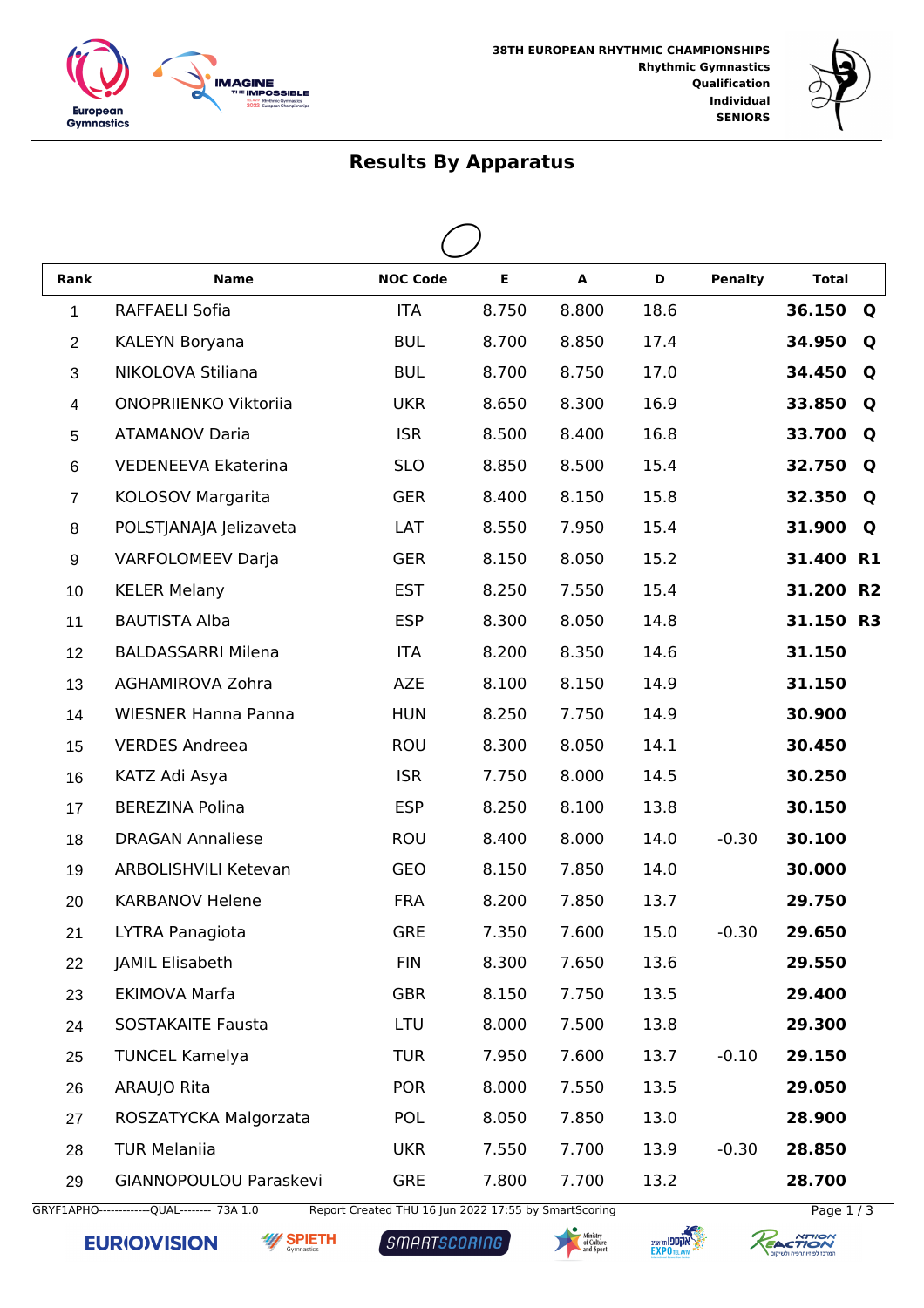



## **Results By Apparatus**

| Rank | <b>Name</b>                   | <b>NOC Code</b> | $\mathsf E$ | A     | D    | <b>Penalty</b> | <b>Total</b> |  |
|------|-------------------------------|-----------------|-------------|-------|------|----------------|--------------|--|
| 30   | RAMONATXO Lily                | <b>FRA</b>      | 7.500       | 7.550 | 13.6 |                | 28.650       |  |
| 31   | <b>MURASHKO Polina</b>        | <b>EST</b>      | 7.450       | 7.150 | 14.0 |                | 28.600       |  |
| 32   | KHUTSISHVILI Anna             | GEO             | 7.450       | 7.500 | 13.2 |                | 28.150       |  |
| 33   | SOKOLOVA Anna                 | <b>CYP</b>      | 7.300       | 7.250 | 13.4 |                | 27.950       |  |
| 34   | PIGNICZKI Fanni               | <b>HUN</b>      | 7.200       | 7.550 | 13.2 |                | 27.950       |  |
| 35   | <b>GAROFFOLO Gaia</b>         | <b>CZE</b>      | 8.000       | 7.550 | 12.1 |                | 27.650       |  |
| 36   | POHJANVIRTA Aurora            | <b>FIN</b>      | 7.400       | 7.150 | 12.6 |                | 27.150       |  |
| 37   | <b>HEICHEL Emilia</b>         | <b>POL</b>      | 7.350       | 7.450 | 12.4 | $-0.30$        | 26.900       |  |
| 38   | <b>JALILOVA Arzu</b>          | AZE             | 7.200       | 7.400 | 12.3 |                | 26.900       |  |
| 39   | <b>STANKOVA Tereza</b>        | <b>CZE</b>      | 7.700       | 7.250 | 11.7 |                | 26.650       |  |
| 40   | <b>CHIARIELLO Livia Maria</b> | SUI             | 7.650       | 7.400 | 11.3 |                | 26.350       |  |
| 41   | <b>STEPULANE Santa</b>        | LAT             | 7.400       | 7.100 | 11.6 |                | 26.100       |  |
| 42   | <b>BLAZIC Andrijana</b>       | <b>SRB</b>      | 7.750       | 7.050 | 11.0 |                | 25.800       |  |
| 43   | ZATKOVA Michaela              | <b>SVK</b>      | 7.100       | 6.550 | 12.1 |                | 25.750       |  |
| 44   | <b>SARGSYAN Silva</b>         | ARM             | 7.600       | 7.200 | 10.9 |                | 25.700       |  |
| 45   | TIMKOVA Adriana               | <b>SVK</b>      | 7.450       | 6.900 | 11.2 |                | 25.550       |  |
| 46   | <b>SAMBOL Lana</b>            | CRO             | 7.850       | 6.900 | 10.8 | $-0.10$        | 25.450       |  |
| 47   | <b>JUUL MOELLER Josephine</b> | <b>NOR</b>      | 7.650       | 7.300 | 10.5 |                | 25.450       |  |
| 48   | LEKOVIC Nikolina              | <b>SRB</b>      | 6.850       | 6.700 | 11.9 |                | 25.450       |  |
| 49   | DOMENIG-OZIMIC Valentina      | <b>AUT</b>      | 7.500       | 7.350 | 10.5 |                | 25.350       |  |
| 50   | <b>TURPEL Sophie</b>          | <b>LUX</b>      | 7.450       | 7.050 | 10.6 |                | 25.100       |  |
| 51   | <b>ARTIC Tamara</b>           | <b>CRO</b>      | 6.750       | 6.950 | 11.6 | $-0.30$        | 25.000       |  |
| 52   | <b>TAMAGNINI Matilde</b>      | <b>SMR</b>      | 7.200       | 6.950 | 10.8 |                | 24.950       |  |
| 53   | PINHEIRO Joana                | <b>POR</b>      | 7.550       | 7.150 | 9.9  |                | 24.600       |  |
| 54   | <b>SARGU Antonina</b>         | <b>MDA</b>      | 7.100       | 6.600 | 10.9 |                | 24.600       |  |
| 55   | <b>VERSTAPPEN Alessia</b>     | <b>BEL</b>      | 7.400       | 7.200 | 9.7  |                | 24.300       |  |
| 56   | <b>SVENNBECK Alva</b>         | <b>SWE</b>      | 7.350       | 7.250 | 9.7  |                | 24.300       |  |
| 57   | <b>DOTZAUER Chiara Annick</b> | SUI             | 7.150       | 7.000 | 10.0 |                | 24.150       |  |
| 58   | POGHOSYAN Meri                | ARM             | 7.250       | 6.700 | 10.1 |                | 24.050       |  |

GRYF1APHO--------------QUAL---------\_73A 1.0 Report Created THU 16 Jun 2022 17:55 by SmartScoring Page 2 / 3

**EURIOVISION W** SPIETH

SMARTSCORING